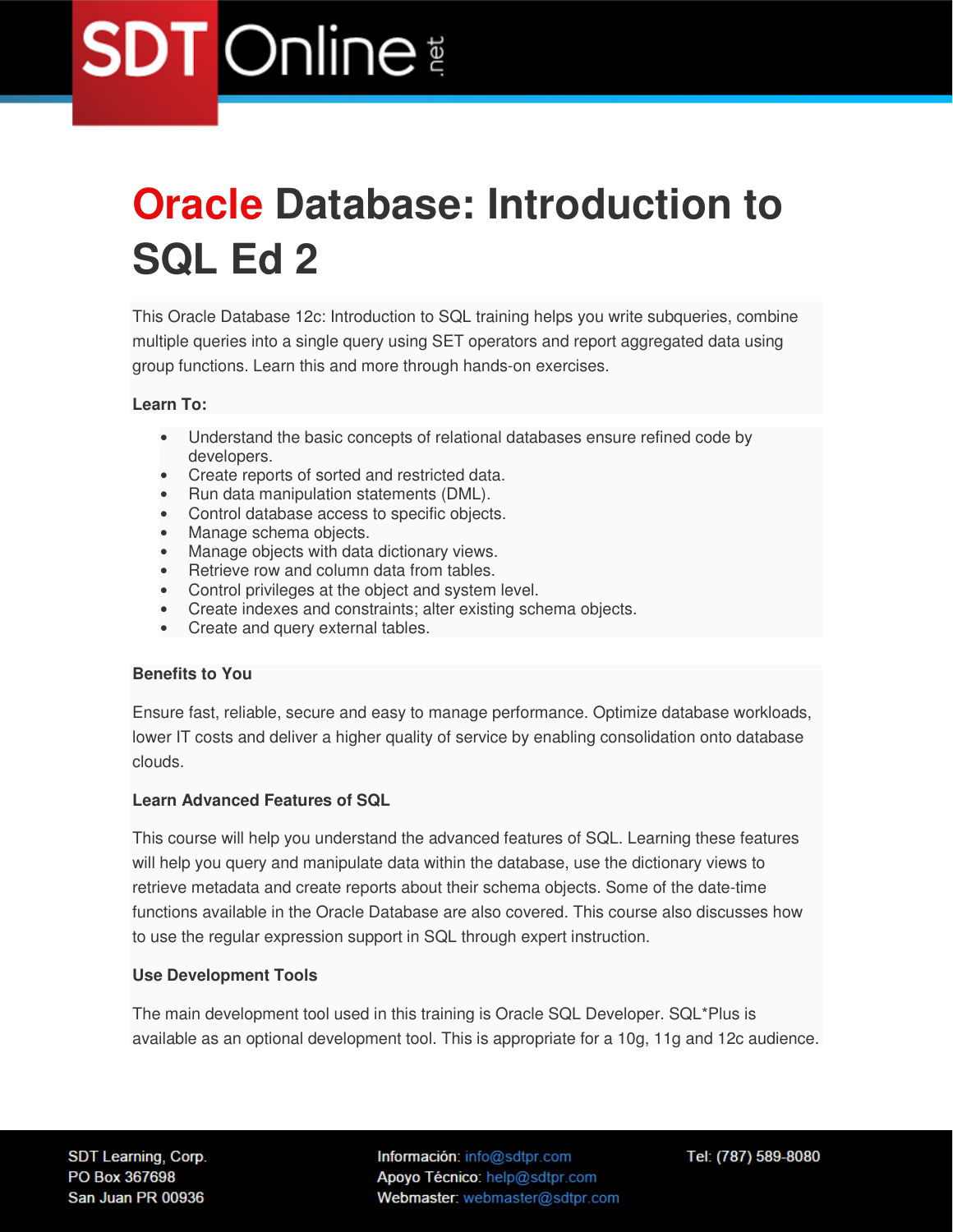# *Introduction*

- Overview of Oracle Database 12c and Related Products
- Introduction to SQL and its development environments
- Course Objectives, Course Agenda and Appendixes Used in this Course
- The Human Resource (HR) Schema
- Overview of relational database management concepts and terminologies
- What is Oracle SQL Developer?
- Tables used in the Course
- Starting SQL\*Plus from Oracle SQL Developer

#### *Working with Oracle Cloud Exadata Express Cloud Service*

- Accessing Cloud Database using SQL Workshop
- Connecting to Exadata Express Database using Database Clients
- Introduction to Oracle Database Exadata Express Cloud Service

#### *Retrieving Data using the SQL SELECT Statement*

- Column aliases
- Use of the DESCRIBE command
- Capabilities of the SELECT statement
- Use of concatenation operator, literal character strings, alternative quote operator, and the DISTINCT keyword
- Arithmetic expressions and NULL values in the SELECT statement

### *Restricting and Sorting Data*

- Rules of precedence for operators in an expression
- Limiting the Rows
- Substitution Variables
- Using the DEFINE and VERIFY command

### *Using Single-Row Functions to Customize Output*

- Manipulate strings with character function in the SELECT and WHERE clauses
- Perform arithmetic with date data
- Manipulate numbers with the ROUND, TRUNC and MOD functions
- Describe the differences between single row and multiple row functions
- Manipulate dates with the date functions

### *Using Conversion Functions and Conditional Expressions*

- Use conditional IF THEN ELSE logic in a SELECT statement
- Apply the NVL, NULLIF, and COALESCE functions to data
- Describe implicit and explicit data type conversion
- Use the TO\_CHAR, TO\_NUMBER, and TO\_DATE conversion functions
- Nest multiple functions

SDT Learning, Corp. PO Box 367698 San Juan PR 00936

Información: info@sdtpr.com Apoyo Técnico: help@sdtpr.com Webmaster: webmaster@sdtpr.com Tel: (787) 589-8080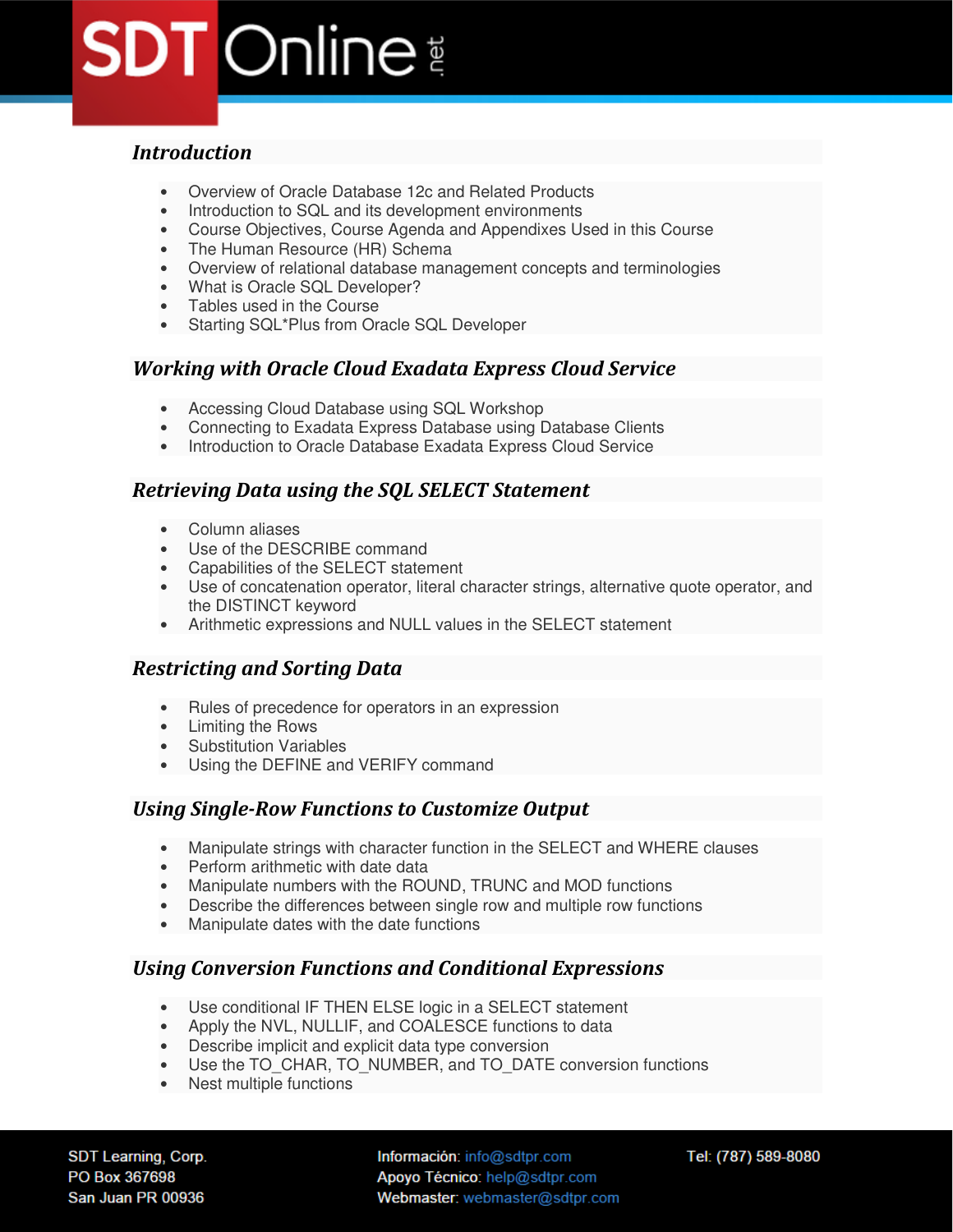### *Reporting Aggregated Data Using the Group Functions*

- Restricting Group Results
- Creating Groups of Data
- Group Functions

#### *Displaying Data from Multiple Tables Using Joins*

- Self-join
- Types of Joins
- Introduction to JOINS
- Non equijoins
- OUTER join
- Natural join

#### *Using Subqueries to Solve Queries*

- Single Row Subqueries
- Multiple Row Subqueries
- Introduction to Subqueries

#### *Using the SET Operators*

- Matching the SELECT statements
- Set Operators
- Using ORDER BY clause in set operations
- INTERSECT operator
- MINUS operator
- UNION and UNION ALL operator

#### *Managing Tables using DML statements*

- Database Transactions
- Data Manipulation Language

#### *Introduction to Data Definition Language*

• Data Definition Language

#### *Introduction to Data Dictionary Views*

- Describe the Data Dictionary Structure
- Introduction to Data Dictionary
- Querying the Data Dictionary Views
- Using the Data Dictionary views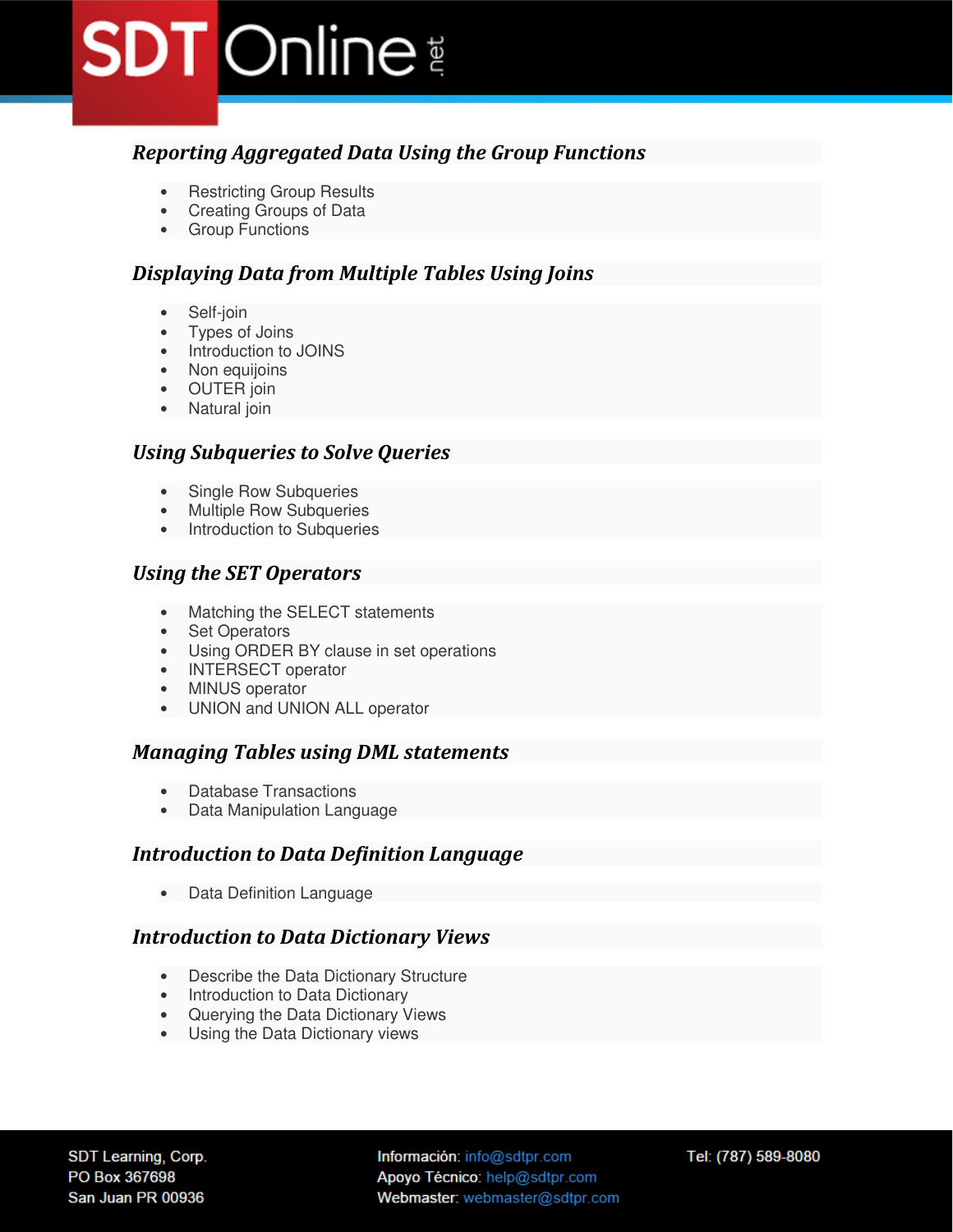# *Creating Sequences, Synonyms, Indexes*

- Overview of indexes
- Overview of synonyms
- Overview of sequences

#### *Creating Views*

• Overview of views

#### *Managing Schema Objects*

- Creating and using external tables
- Creating and using temporary tables
- Managing constraints

#### *Retrieving Data by Using Subqueries*

- Working with Multiple-Column subqueries
- Using Scalar subqueries in SQL
- Correlated Subqueries
- Retrieving Data by Using a Subquery as Source
- Working with the WITH clause

#### *Manipulating Data by Using Subqueries*

- Using the WITH CHECK OPTION Keyword on DML Statements
- Inserting by Using a Subquery as a Target
- Using Subqueries to Manipulate Data
- Using Correlated Subqueries to Update and Delete rows

#### *Controlling User Access*

- Revoking object privileges
- Creating a role
- Object privileges
- System privileges

### *Manipulating Data*

- Using the MERGE statement
- Using multitable INSERTs
- Performing flashback operations
- Overview of the Explicit Default Feature
- Tracking Changes in Data

Información: info@sdtpr.com Apoyo Técnico: help@sdtpr.com Webmaster: webmaster@sdtpr.com